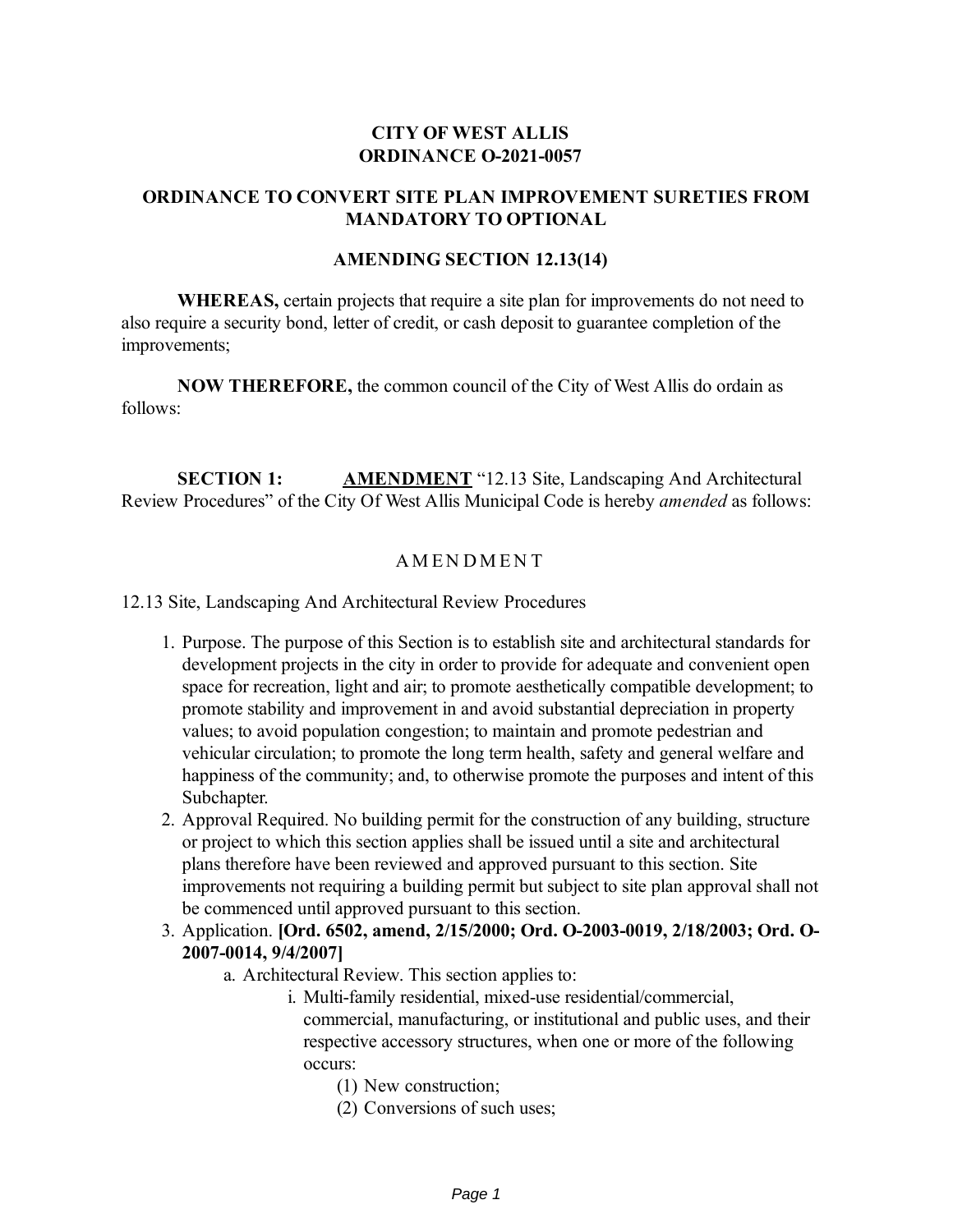- (3) Additions to existing buildings;
- (4) Exterior alterations or repairs to existing buildings for which a building permit is required; or
- (5) A special use permit is required for such uses.
- ii. Two-family residential, when the following occurs:
	- (1) New construction and their respective accessory structures;
		- (2) Conversions of such uses where exterior modifications are proposed.
			- (A) Conversions of such uses may be approved by the Department of Development staff.
			- (B) If the staff and applicant are unable to come to an agreement on the proposed design, the applicant may file a request for a variance with the Plan Commission by submitting a written request to the Department of Development not less than 20 days before the next regularly scheduled Plan Commission meeting. At the time that a request for a variance is made, the applicant shall pay the required fee in accordance with development review fees in Chapter **12** of the Revised Municipal Code.
- iii. Single-family residential, when the following occurs:
	- (1) New construction. **[Ord. O-2010-0040, 11/16/2010]**
		- (A) Single-family construction may be approved by the Department of Development staff. If the staff and the applicant are unable to come to an agreement on the proposed architectural design, the applicant may file a request for variance with the Plan Commission by submitting a written request to the Department of Development. At the time that a request for a variance is made, the applicant shall pay the required fee in accordance with development review fees in Chapter **12** of the Revised Municipal Code.
		- (B) If the Plan Commission and applicant are unable to come to an agreement on the proposed architectural design, the applicant may file a request for a variance with the Common Council by submitting a written request to the Department of Development. At the time that a request for a variance is made, the applicant shall pay the required fee in accordance with development review fees in Chapter **12** of the Revised Municipal Code.
- b. Site Review. This section applies to:
	- i. Multi-family residential, mixed-use residential/commercial, commercial, manufacturing, institutional and public, or outdoor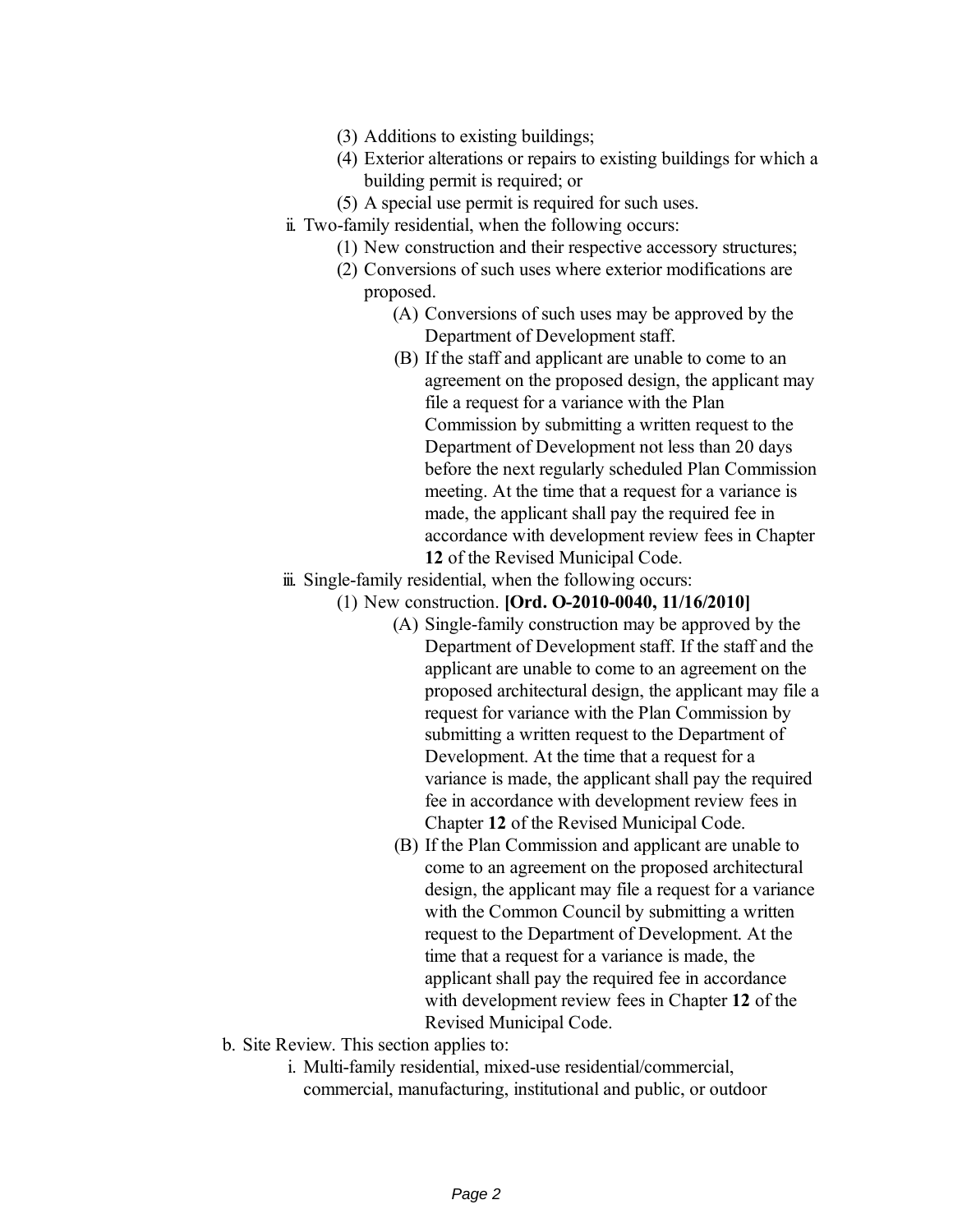storage/sales and display uses, and their respective accessory structures, when one or more of the following occurs:

- (1) New construction;
- (2) Conversions of such uses;
- (3) Change of use of any premises;
- (4) Additions to existing buildings;
- (5) Exterior alterations or repairs to existing buildings for which a building permit is required;
- (6) A special use permit is required for such uses; or
- (7) Site changes.
- ii. Off-street parking and loading areas and manufactured home park uses when one or more of the following occurs:
	- (1) Site changes.
- iii. Two-family residential, when the following occurs:
	- (1) New construction and their respective accessory structures;
	- (2) Conversions of such uses.
		- (A) Conversions of such uses may be approved by the Department of Development staff.
		- (B) If the staff and applicant are unable to come to an agreement on the proposed design, the applicant may file a request for a variance with the Plan Commission by submitting a written request to the Department of Development not less than 20 days before the next regularly scheduled Plan Commission meeting. At the time that a request for a variance is made, the applicant shall pay the required fee in accordance with development review fees in Chapter **12** of the Revised Municipal Code.
- iv. Single-family residential site standards, when the following occurs:
	- **[Ord. O-2010-0040, 11/16/2010]**
		- (1) New construction.
			- (A) Single-family construction will be exempt from landscaping review requirements and may be approved by the Department of Development staff.
			- (B) A minimum of twenty-five percent (25%) of the lot shall be devoted to natural pervious area, such as a grassed lawn, and shall include the required front yard of the property. No front, side or rear yard may be fully covered in nonpervious materials. If the applicant is unable to satisfy the twenty-five-percent natural pervious area requirement, the applicant may file a request for variance with the Plan Commission by submitting a written request to the Department of Development. At the time that a request for a variance is made, the applicant shall pay the required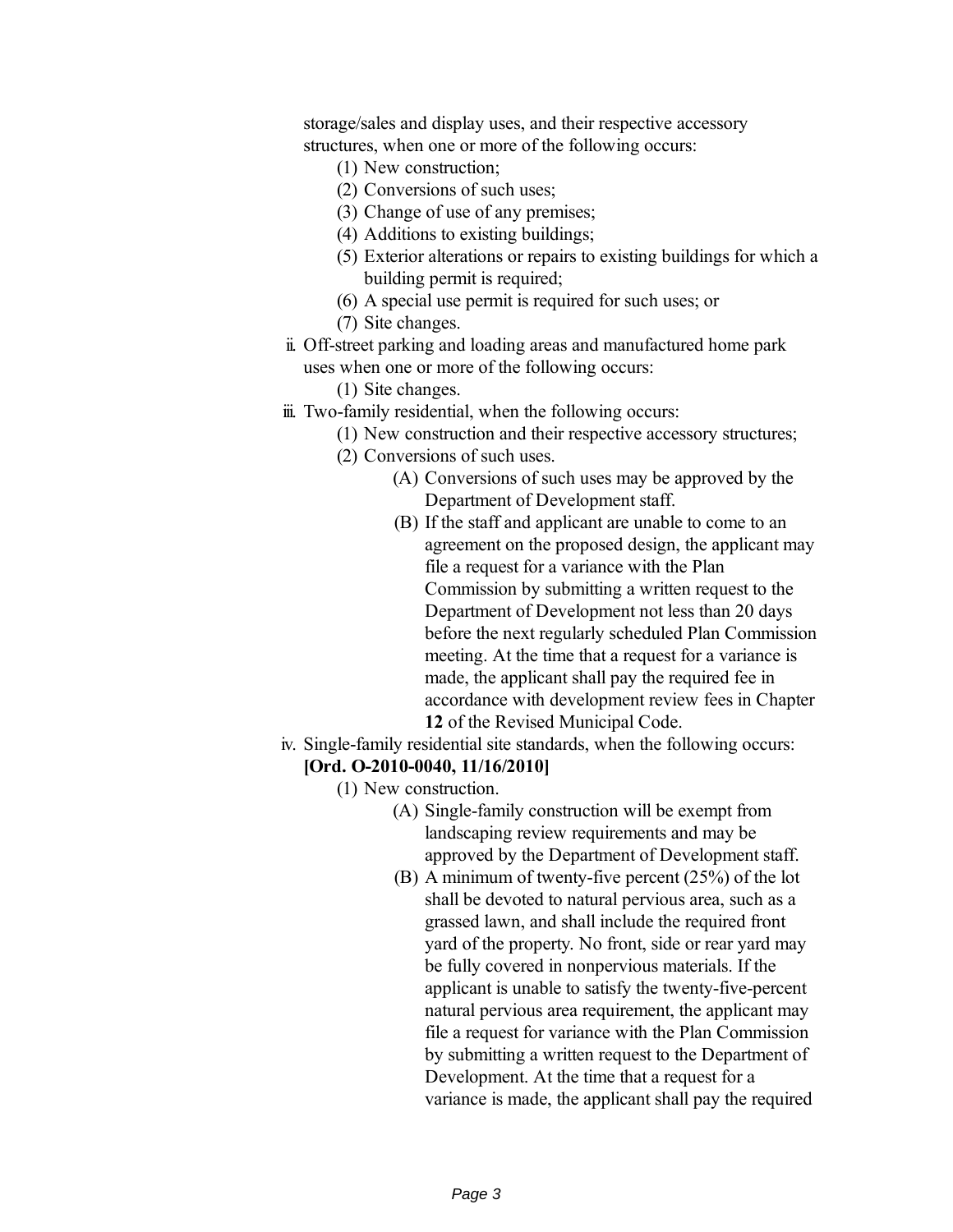fee in accordance with development review fees in Chapter **12** of the Revised Municipal Code.

- (C) If the Plan Commission and applicant are unable to come to an agreement on the twenty-five-percent natural pervious area requirement, the applicant may file a request for a variance with the Common Council by submitting a written request to the Department of Development. At the time that a request for a variance is made, the applicant shall pay the required fee in accordance with development review fees in Chapter **12** of the Revised Municipal Code.
- (D) Single-family construction will be exempt from the security bond requirements noted in Subsection 12.13(14).
- c. Development of Large Retail Site. This section applies to: **[Ord. O-2007- 0023, 8/7/2007]**
	- i. All parcels or development sites with 50,000 or more square feet of retail development, as defined in the City's Large Retail Development.
	- ii. In addition to the requirements of this subsection, any large retail development shall require a special use permit, and must be approved in the same manner as those uses described in Section 12.13.
	- iii. At the time of submission of application for a large retail development, the applicant must provide to the City a community impact statement as described in Community Impact Statement section of the City's Large Retail Development Requirements.
- 4. Authority for Approval.
	- a. Site and architectural plans will be subject to review and approval by the Plan Commission, as provided in this section.
	- b. In approving any site and architectural plans, the Plan Commission shall have the authority to stipulate those conditions it deems necessary to protect the public interest and to secure compliance with this section.
	- c. The Plan Commission shall have the authority to adopt reasonable rules and regulations relative to the exercise of its powers under this section. Such rules may include specific site and architectural design criteria that serve to implement the general standards set forth in Subsections (9) and (10), below. Rules will become effective only after they have been approved by the Common Council following due notice and public hearing. Publication of this notice will be as required for a Class II notice under Wisconsin Statutes.
- 5. Basis For Approval. The Plan Commission shall have the power to approve, approve with conditions, or reject a site or architectural plan on the basis of the requirements specified in this section and those rules adopted and approved pursuant to Paragraph  $(4)(c)$ , above.
- 6. Submittal of Application. An application for site and/or architectural plan review shall be filed with the Plan Commission in the office of the City Planner. All applications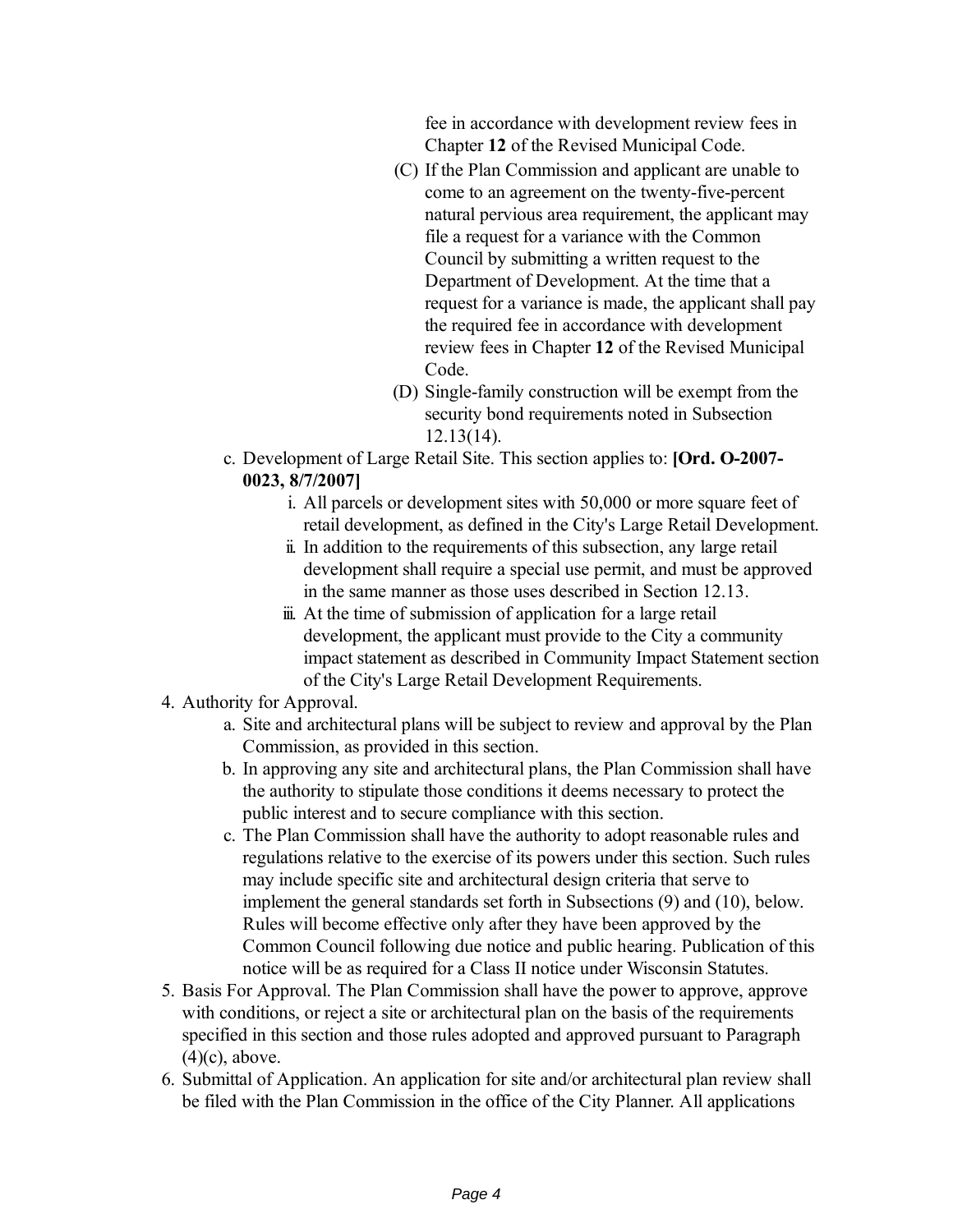must be signed by all the owners of record of the project premises and accompanied by the filing fee.

- 7. Plan Commission Decisions.
	- a. The Plan Commission may approve, approve with conditions, or reject the application. The Plan Commission decision shall be in writing and contain a statement of reasons for its action. Any conditions of approval shall be specifically stated in the decision. A copy of the Plan Commission decision will be mailed to the applicant and owner, if different from the applicant.
	- b. The Plan Commission decision on an application shall be issued within sixty (60) days of filing of the application with the office of the City Planner unless the applicant has agreed in writing to an extension.
	- c. Approval will expire one (1) year from the date of approval unless construction is underway or the applicant has been granted a valid building permit. If construction is underway or a building permit has been granted after one (1) year from the date of approval, the approval will expire if construction is not completed within twenty-four (24) months of the Plan Commission decision. **[Ord. O-2007-0033, 9/4/2007]**
	- d. An extension of time of the time limitations may be granted by the Plan Commission with the following criteria: **[Ord. O-2007-0033, 9/4/2007]**
		- i. The applicant requesting the extension shall complete a planning application available from the Department of Development and shall submit a two-hundred-fifty-dollar extension fee. The fee may be waived at the discretion of the Director of the Department of Development.
		- ii. A written explanation for the extension of time shall accompany the planning application along with a timeline/schedule for obtaining necessary permits, zoning, state and municipal approvals and a target date for construction start.
		- $\ddot{\text{m}}$ . The request for extension shall be submitted within sixty (60) days of the expiration of the Plan Commission approval, and the Plan Commission shall decide on the length of the requested extension of time.
- 8. Effect of Approval. All plans approved by the Plan Commission pursuant to this Section will serve to limit and control the issuance and validity of building permits and certificates of occupancy and will restrict and limit construction, location and use of all buildings and structures included in any such plan.
- 9. Site and Building Design Standards. Site and building designs shall:
	- a. Site designs shall provide for the placement of all site elements necessary to create a safe, functional, convenient, healthful, durable and attractive environment.
	- b. Site designs shall preserve the positive features of the site to the extent possible and minimize their destruction or harmful alteration.
	- c. Site designs shall ensure that all developments function within the context of the site and the surrounding area. Site designs shall eliminate, or if not possible to eliminate, mitigate potential hazards created by the proposed development.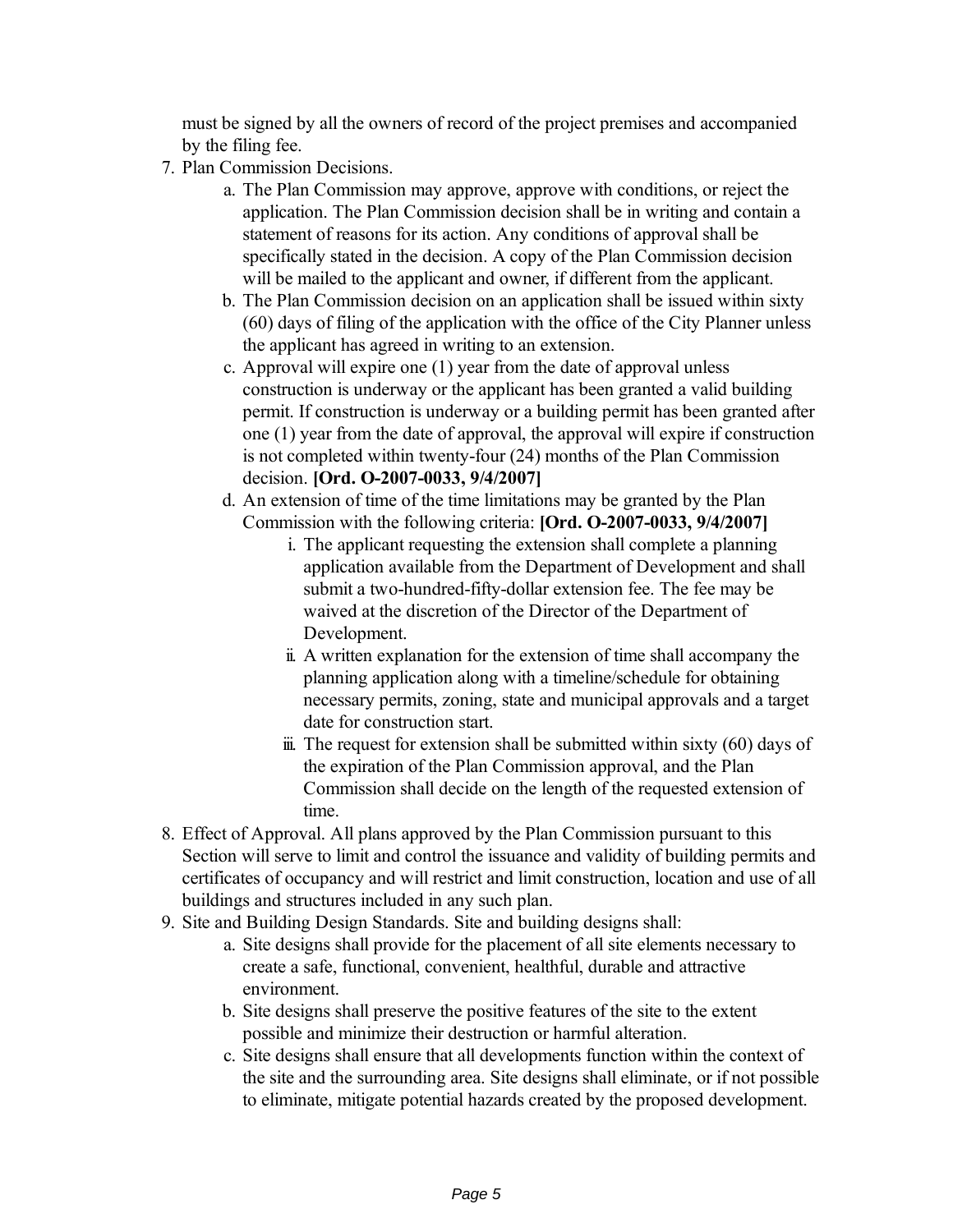- d. Building and structure designs shall avoid alternatives which shall be so similar to, or at variance from, other buildings and structures already constructed or under construction in the area.
- e. Building materials selected shall be compatible with materials used in the area.
- f. All sites, buildings and structures shall be designed in accordance with site and architectural design criteria adopted and approved in accordance with Subsection (4)(c), above.
- 10. Re-Application. No application which has been wholly, or in part, rejected may be resubmitted until at least one (1) year from the date of the final action of the Plan Commission, except in the case of newly discovered evidence or proof of changed conditions.
- 11. Revocation of Approval. The Plan Commission shall have the authority to revoke its approval of a site and/or architectural plan if the provisions of that plan are not fully implemented.
- 12. Appeals. Any person aggrieved by a decision of the Plan Commission under this section may appeal that decision to the Common Council. **[Ord. O-2010-0047, 11/16/2010]**
- 13. Conditional Occupancy.
	- a. In the event the completion of all required site improvements are delayed due to work stoppages, extraordinary or seasonal weather conditions or damage caused by fire, or other casualty, a conditional occupancy for the project, or any part thereof, may be approved by the Building Inspector. This approval shall be subject to whatever terms and conditions are deemed necessary by the Building Inspector to protect the public interest and promote and secure compliance with the purposes and intent of this section.
	- b. No conditional occupancy will be allowed unless the improvements to be occupied are approved for occupancy by the Building Inspector.
	- c. All required site improvements will be completed within a period of time set by the Building Inspector from the date of approval of the conditional occupancy.
	- d. The approval of a conditional occupancy will not be interpreted as a waiver of any of the applicant's obligations under this section, except to extend the time for completion of the site improvements as provided in Paragraph (c).
- 14. Security Bond: Site Plans. As a condition of approving a site plan, the Plan Commission will may require that the applicant provide a security bond, letter of credit or cash deposit to ensure the completion of all required site improvements including refuse enclosures, landscaping, and paving, stripping and signage of parking lots. The form of the bond or other security, if any, shall be prescribed by the Plan Commission. The amount of the any bond or other security will may not exceed one hundred twenty-five percent (125%) of the estimated cost of the site improvements and may be reduced over the life of the construction of the project as elements are completed; however, even if the amount is reduced, the bond or other security will remain in force until all required site improvements have been completed and approved by the Building Inspector. The Plan Commission may require more than one (1) estimate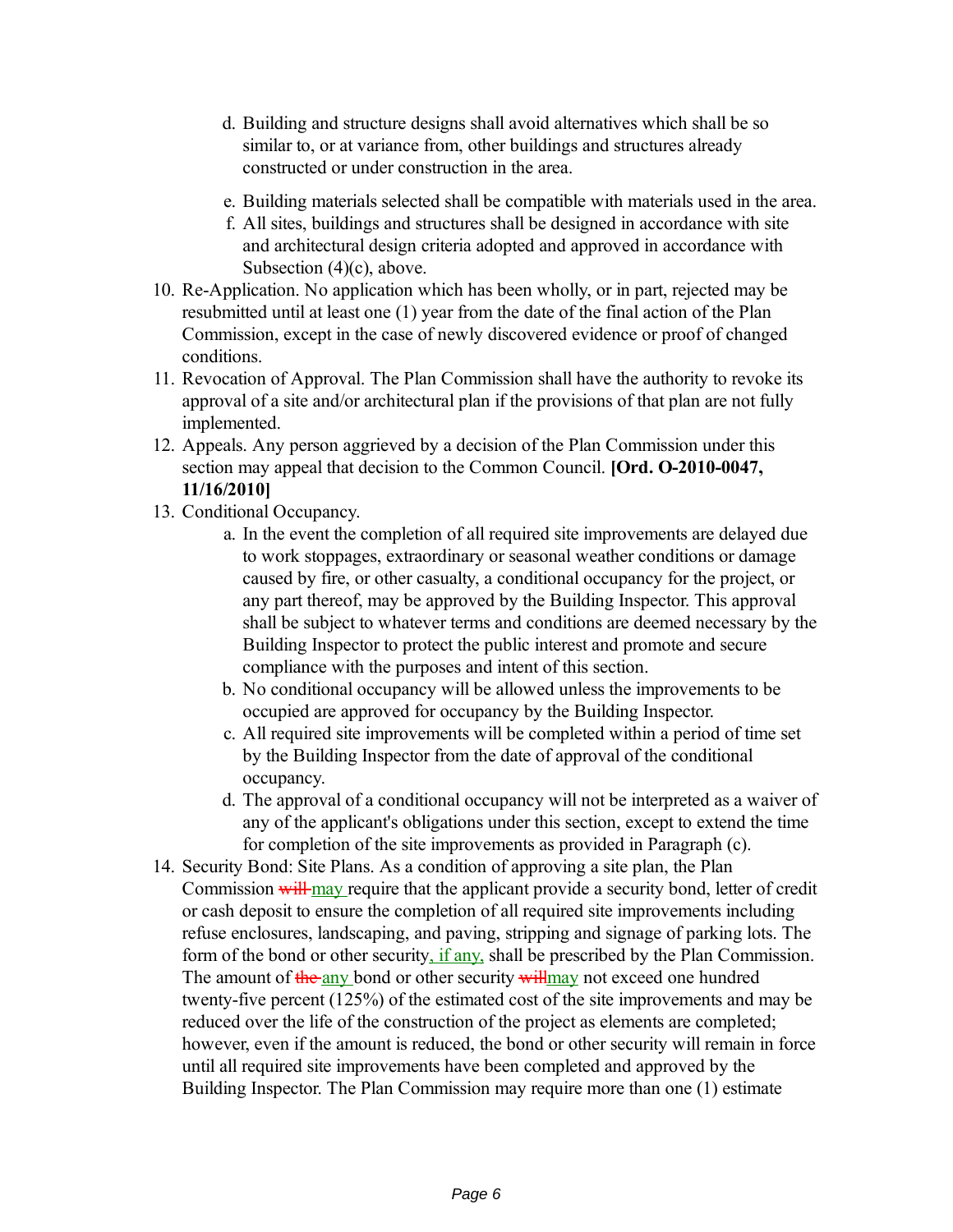from licensed contractors to determine the value of the bond or security.

- 15. Maintenance. Sites, buildings and structures will be completed and maintained in accordance with the final plans approved pursuant to this section. Approved plans will run with the land and will remain in effect regardless of changes in ownership of the subject property.
- 16. Amendments. No modification or alteration of any plan approved pursuant to this section will be permitted unless approved in writing by the Plan Commission. An application for any such alteration or modification shall be filed with the Plan Commission on a form approved by the Plan Commission. Alterations and modifications shall be subject to the same standards and criteria as original applications and shall be in conformance with all the provisions of this section.
- 17. Plan Review Fee. The following fees must be paid at the time of submittal of an application and no consideration will be given to those plans for which application fees have not been paid: **[Ord. O-2004-0008, 3/2/2004; Ord. O-2005-0035, 7/5/2005; Ord. O-2005-0044, 11/1/2005]**

| <b>Planning Application Review Fee Schedule</b>                                                       |           |  |  |  |
|-------------------------------------------------------------------------------------------------------|-----------|--|--|--|
| (a) Site, Landscaping, Architectural Plan Amendments and<br>Variances<br>[Ord. O-2007-0034, 9/4/2007] | \$100.00  |  |  |  |
| (b) Signage Plan Review                                                                               | \$100.00  |  |  |  |
| (c) Level 1 Site, Landscaping, Architectural Plan Review                                              | \$100.00  |  |  |  |
| (d) Level 2 Site, Landscaping, Architectural Plan Review                                              | \$250.00  |  |  |  |
| (e) Level 3 Site, Landscaping, Architectural Plan Review                                              | \$500.00  |  |  |  |
| (f) Special Use Application                                                                           | \$500.00  |  |  |  |
| (g) Transitional Use Application                                                                      | \$500.00  |  |  |  |
| (h) Request for Ordinance Amendment                                                                   | \$500.00  |  |  |  |
| (i) Request for Rezoning                                                                              | \$500.00  |  |  |  |
| (j)Certified Survey Map [Ord. No. O-2009-0007, 4/7/2009]                                              | \$600.00  |  |  |  |
| (k) Street or Alley Vacation                                                                          | \$500.00  |  |  |  |
| (1) Planned Unit Development                                                                          | \$1500.00 |  |  |  |
| (m) Subdivision Plat [Ord. No. O-2009-0007, 4/7/2009]                                                 | \$1700.00 |  |  |  |
| (n) Request for Sign Variance                                                                         | \$100.00  |  |  |  |
| (o) Request for an Extension of Time                                                                  | \$250.00  |  |  |  |
| (p) Certified Survey Map Reapproval Submittal <b>[Ord. No. O-2009-</b><br>0007, 4/7/2009]             | \$50.00   |  |  |  |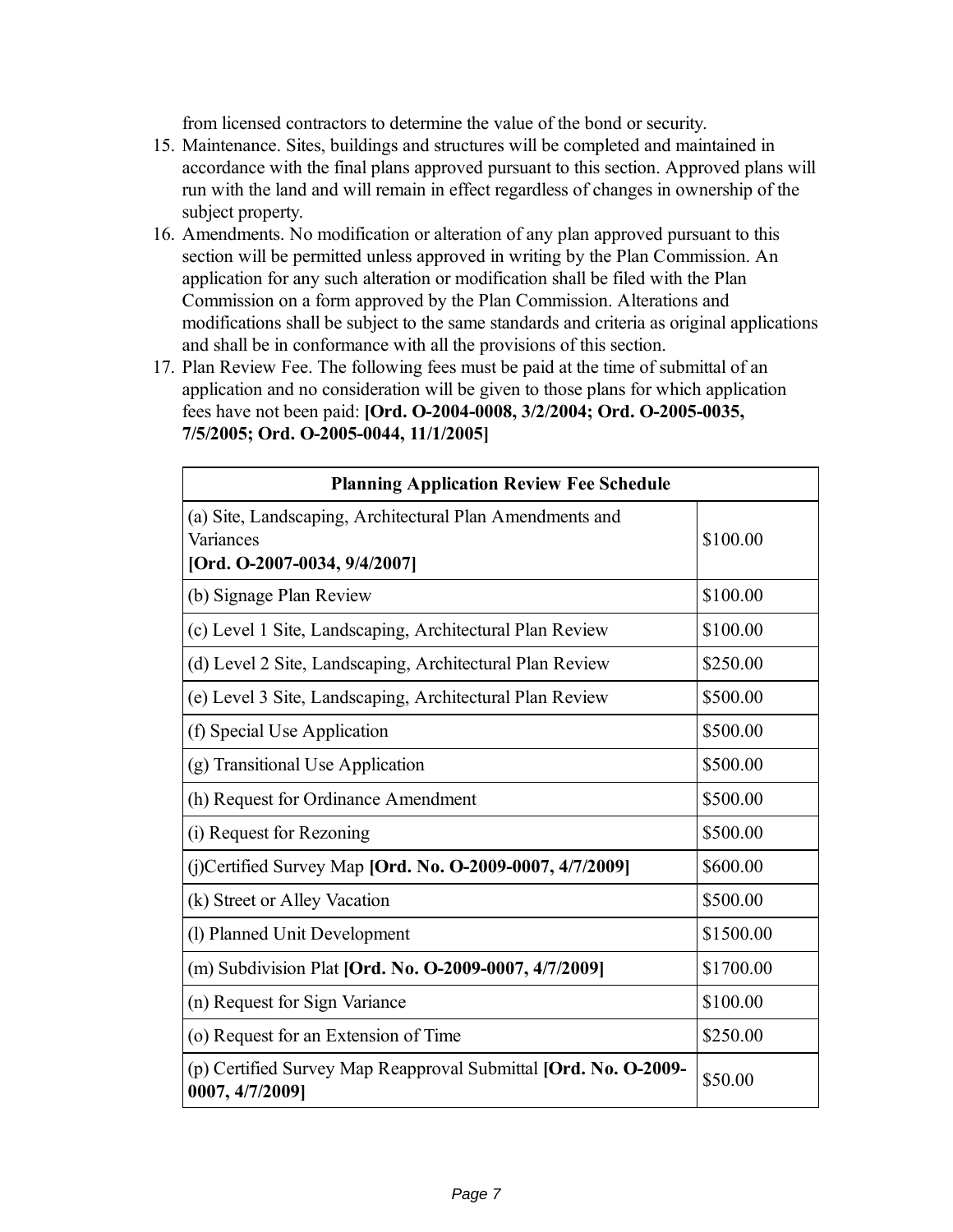- 18. Fee Determination Site, Landscaping, Architectural Plan Review. **[Ord. O-2004- 0008, 3/2/2004]**
	- a. Level 1 Site, Landscaping, Architectural Plan Review. The determination of Level 1 Plan Review in this section shall be made by Development staff on the basis of actual averaged project cost submitted to the Development Department by the owner or agent for the owner. Level 1 Site, Landscaping, Architectural Plan Review shall be applied to any project with an averaged project cost less than two thousand dollars (\$2,000).
	- b. Level 2 Site, Landscaping, Architectural Plan Review. The determination of Level 2 Plan Review in this section shall be made by Development staff on the basis of actual averaged project cost submitted to the Development Department by the owner or agent for the owner. Level 2 Site, Landscaping, Architectural Plan Review shall be applied to any project with an averaged project cost between two thousand dollars (\$2,000) and five thousand dollars (\$5,000).
	- c. Level 3 Site, Landscaping, Architectural Plan Review. The determination of Level 3 Plan Review in this section shall be made by Development staff on the basis of actual averaged project cost submitted to the Development Department by the owner or agent for the owner. Level 3 Site, Landscaping, Architectural Plan Review shall be applied to any project with an averaged project cost in excess of five thousand dollars (\$5,000).
- 19. Exemptions. Public school facilities construction utilizing school maintenance personnel or volunteer labor shall be exempt from the planning review fees of this Section. **[Ord. O-2004-0008, 3/2/2004]**
- 20. Other Fees. The following is the planning/development fee schedule for hard copy products produced by the Development Department: **[Ord. O-2004-0008, 3/2/2004]**

| <b>Copies:</b>                      |                                |
|-------------------------------------|--------------------------------|
| Comprehensive Plan                  | \$20.00                        |
| Comprehensive Plan Map              | \$5.00                         |
| Strategic or Redevelopment Plan     | \$10.00                        |
| Strategic or Redevelopment Plan Map | \$20.00                        |
| Zoning Ordinance                    | \$15.00                        |
| Sign Code Ordinance                 | \$10.00                        |
| Individual copies                   | $$0.25$ per page               |
| <b>Official Zoning Map</b>          | \$20.00                        |
| Official Land Use Map               | \$20.00                        |
| <b>GIS</b> Customized Map           | \$20.00, plus \$80.00 per hour |